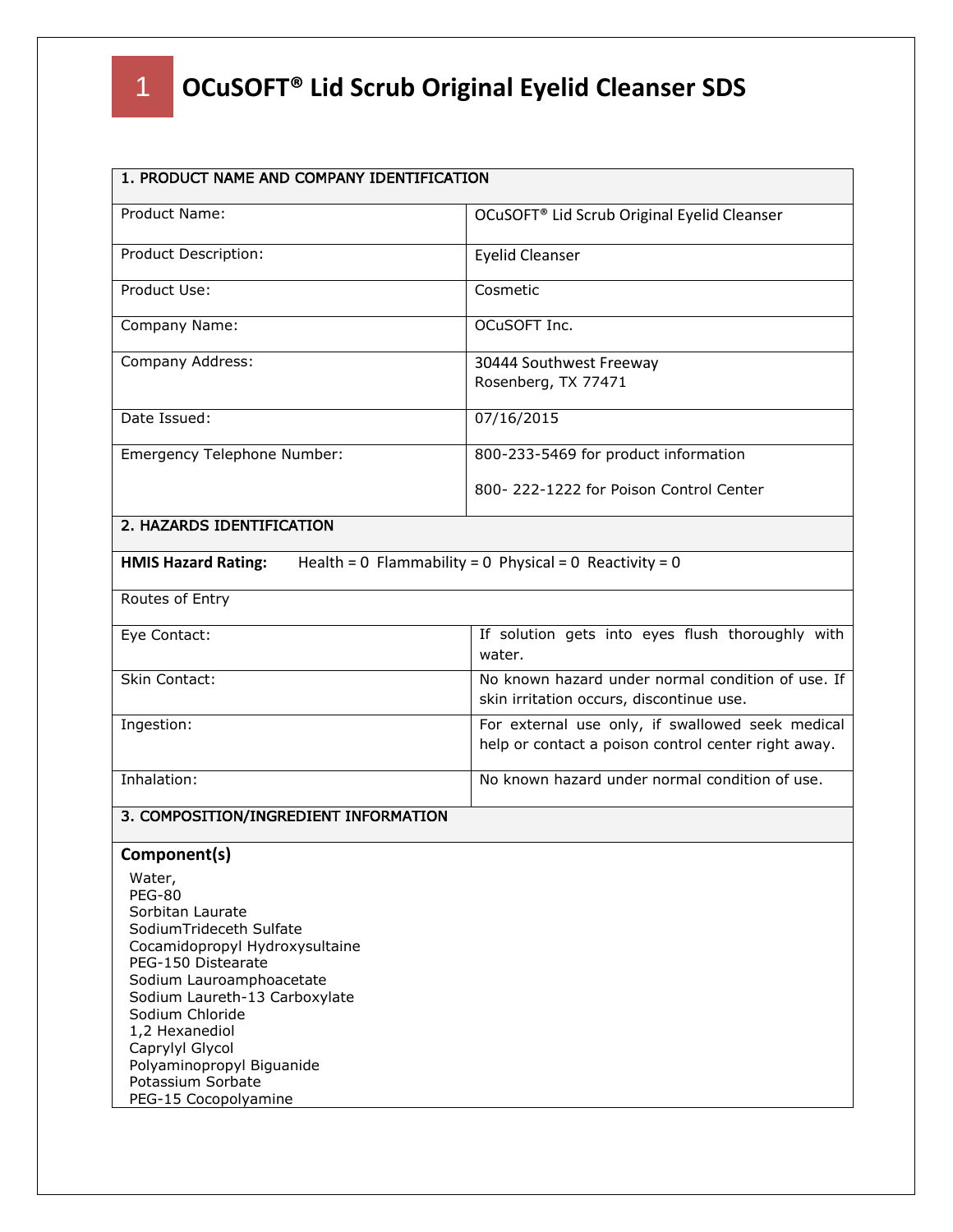The product contains no hazardous components.

#### 4. FIRST AID MEASURES

Under normal use conditions the likelihood of any adverse health effect is low.

**Exposure Limits:** No exposure limits established for the product by ACGIH or OSHA.

**Skin Contact:** If irritation occurs, wash affected area with water.

**Eye Contact:** Product is a personal care eyelid cleanser, if discomfort or irritation develops,

discontinue use and contact your eye care professional. See product labeling for further information.

**Ingestion:** In case of accidental ingestion call the Poison Control Center.

**Inhalation:** N/A

**Medical conditions generally recognized as being aggravated by exposure to Product:** N/A **Primary route(s) of exposure:** Skin

**Developmental/Reproductive Toxicity:** N/A

**Carcinogenicity:** N/A

**Cytogencity:** N/A

5. FIRE FIGHTING MEASURES

| Flammable Limits:                                 | Not flammable                                                                                                                                                                      |  |
|---------------------------------------------------|------------------------------------------------------------------------------------------------------------------------------------------------------------------------------------|--|
| Extinguishing Media:                              | None                                                                                                                                                                               |  |
| <b>Special Firefighting Procedures:</b>           | None                                                                                                                                                                               |  |
| Unusual Fire & Explosion Hazards:                 | None                                                                                                                                                                               |  |
| 6. ACCIDENTAL RELEASE MEASURES (STEPS FOR SPILLS) |                                                                                                                                                                                    |  |
| Methods for Cleaning Up:                          |                                                                                                                                                                                    |  |
|                                                   | Absorb onto an inert, absorbent substrate<br>and sweep up. Material is slippery if spilled,<br>wash area with water. Small household<br>spills may be disposed in household trash. |  |
| 7. HANDLING AND STORAGE                           |                                                                                                                                                                                    |  |
| Handling                                          |                                                                                                                                                                                    |  |
| Safe Handling:                                    | No special handling is required when used in                                                                                                                                       |  |
|                                                   | accordance with product labeling.                                                                                                                                                  |  |
|                                                   |                                                                                                                                                                                    |  |
|                                                   |                                                                                                                                                                                    |  |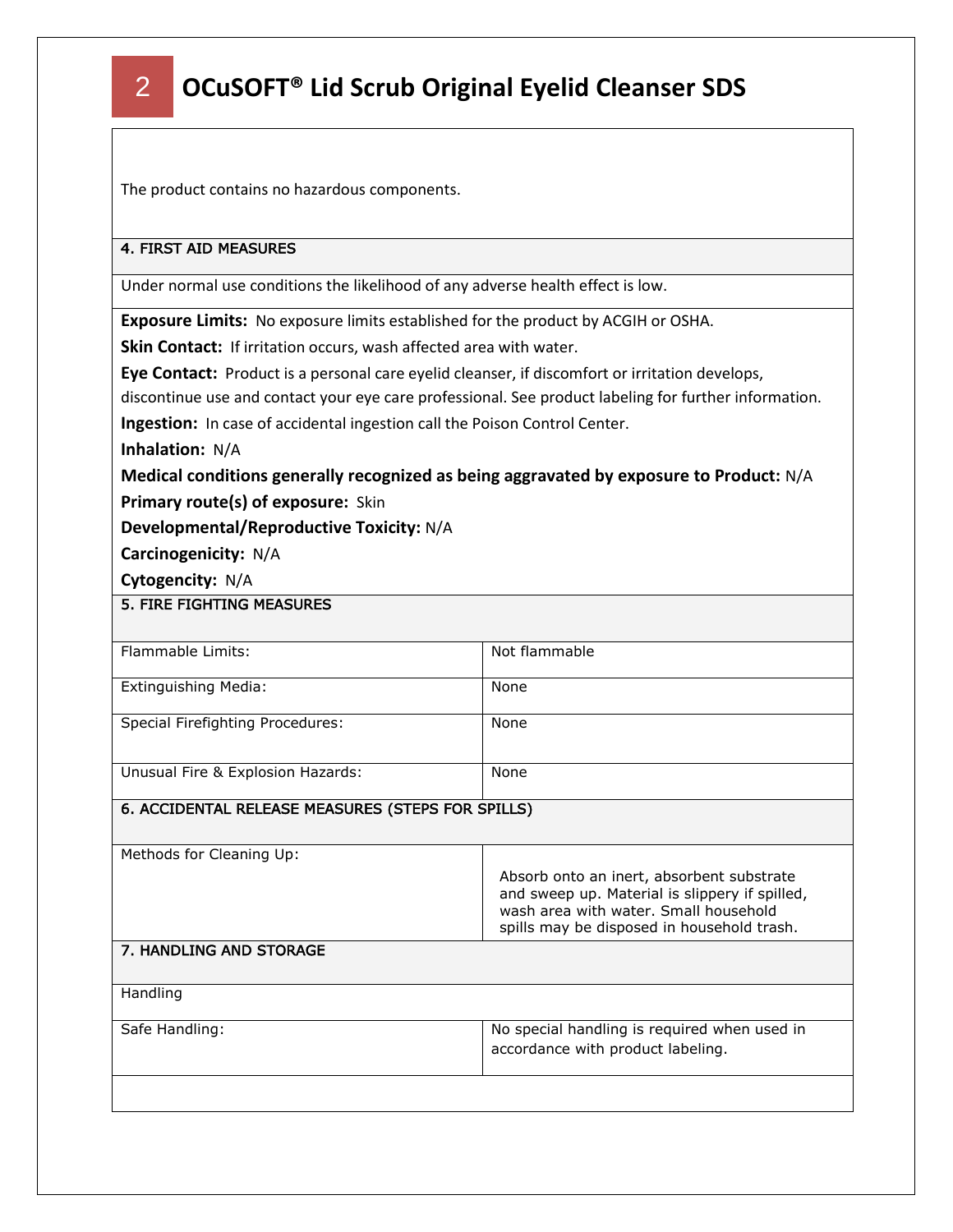| Storage                                        |                                                                                                                                                                                            |  |
|------------------------------------------------|--------------------------------------------------------------------------------------------------------------------------------------------------------------------------------------------|--|
| Requirements for Storage Areas and Containers: | Store at 15° - 30°C (59° - 86°F)                                                                                                                                                           |  |
| 8. EXPOSURE CONTROL/PERSONAL PROTECTION        |                                                                                                                                                                                            |  |
| Work/Hygiene Practice:                         | No personal protective equipment is required<br>under normal conditions. The following<br>suggestions should be considered in case of<br>accidental chlorine release due to acidification. |  |
| Eye:                                           | Wear eye protection if handling large spills                                                                                                                                               |  |
| Skin/Body:                                     | No special controls or personal protection<br>required.                                                                                                                                    |  |
| Respiratory:                                   | No known hazard                                                                                                                                                                            |  |
| Other:                                         | Evaluate need based on application. Slip proof<br>shoes may be worn where spills may occur.                                                                                                |  |
| 9. PHYSICAL AND CHEMICAL PROPERTIES            |                                                                                                                                                                                            |  |
| Physical State:                                | Supplies in pre-moistened pads,<br>50mL or 7.25oz foam pump containers                                                                                                                     |  |
| Color:                                         | White pad<br>Colorless to slightly straw colored liquid                                                                                                                                    |  |
| Odor:                                          | Odorless to slight characteristic odor                                                                                                                                                     |  |
| pH:                                            | $8 - 9$                                                                                                                                                                                    |  |
| Density:                                       | N/A                                                                                                                                                                                        |  |
| Vapor Pressure (mm Hg.):                       | N/A                                                                                                                                                                                        |  |
| Vapor Density (AIR = $1$ ):                    | N/A                                                                                                                                                                                        |  |
| Flash Point:                                   | Not flammable                                                                                                                                                                              |  |
| Specific Gravity (H <sub>2</sub> O = 1):       | 1.01                                                                                                                                                                                       |  |
| <b>Boiling Point:</b>                          | 100°C                                                                                                                                                                                      |  |
| Melting Point / Range:                         | N/A                                                                                                                                                                                        |  |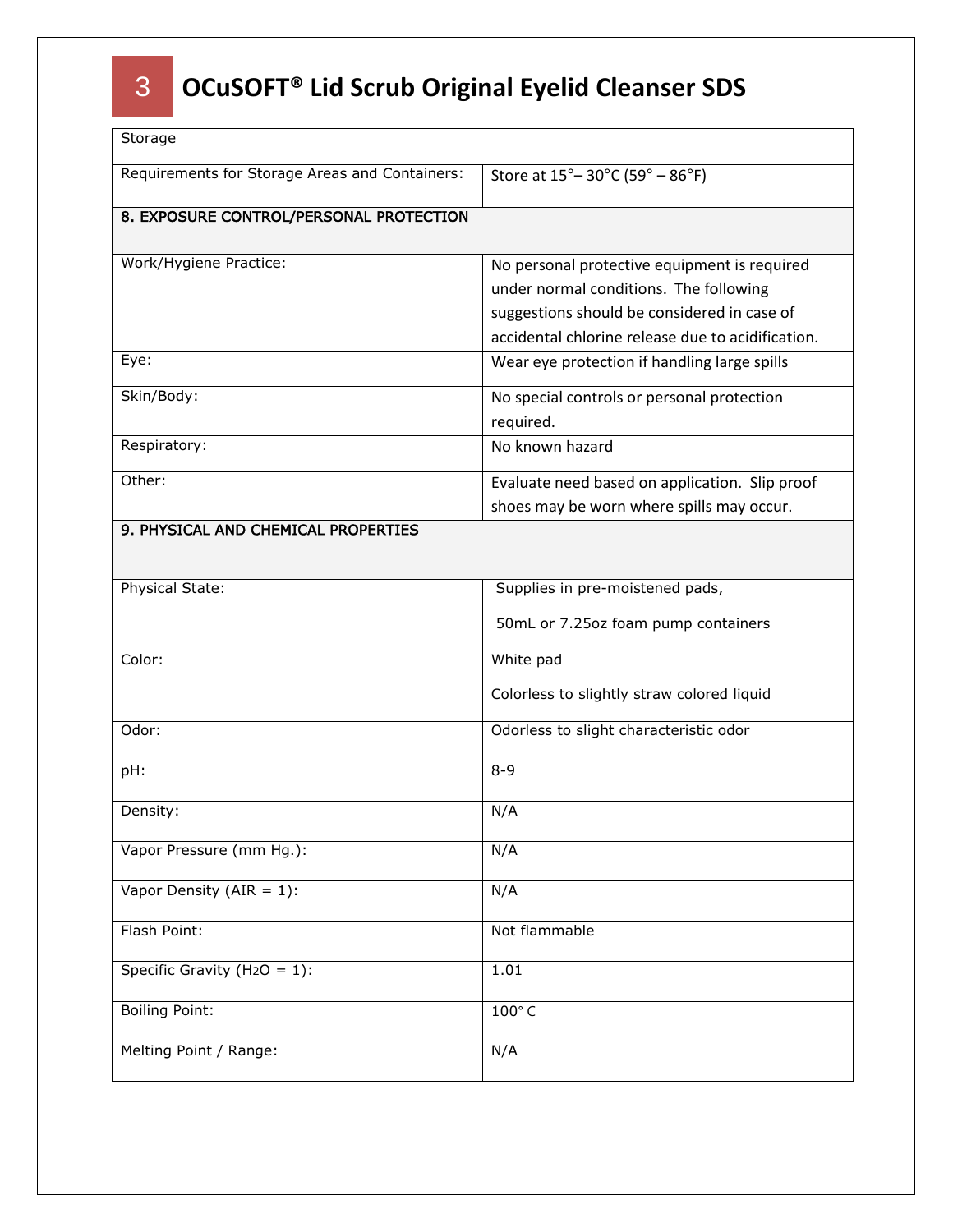| Evaporation Rate:                                                                      | N/A                                                                                                           |  |
|----------------------------------------------------------------------------------------|---------------------------------------------------------------------------------------------------------------|--|
| Solubility in Water:                                                                   | Liquid is soluble                                                                                             |  |
| <b>10. STABILITY AND REACTIVITY</b>                                                    |                                                                                                               |  |
| Stability:                                                                             | Stable under normal conditions of use.                                                                        |  |
| Incompatibility (Materials and Conditions to<br>Avoid):                                | Oxidizers                                                                                                     |  |
| Hazardous Decomposition or Byproducts:                                                 | None                                                                                                          |  |
| Hazardous Polymerization:                                                              | Will Not Occur                                                                                                |  |
| 11. TOXICOLOGICAL INFORMATION                                                          |                                                                                                               |  |
| Medical conditions generally recognized as being aggravated by exposure to Product: NA |                                                                                                               |  |
| Primary route(s) of exposure: Skin, Non-toxic by dermal route                          |                                                                                                               |  |
| Developmental/Reproductive Toxicity: N/A                                               |                                                                                                               |  |
| Carcinogenicity: N/A                                                                   |                                                                                                               |  |
| Cytogencity: N/A                                                                       |                                                                                                               |  |
| Inhalation:                                                                            | N/A                                                                                                           |  |
| Medical Conditions Generally Aggravated by<br>Exposure:                                | None                                                                                                          |  |
| Irritancy:                                                                             | Skin: Not expected to be an irritant                                                                          |  |
|                                                                                        | Eyes: Not expected to be an irritant                                                                          |  |
| 12. ECOLOGICAL INFORMATION                                                             |                                                                                                               |  |
| Biodegradation:                                                                        | No data available                                                                                             |  |
| 13. DISPOSAL CONSIDERATIONS                                                            |                                                                                                               |  |
| Waste Disposal Methods:                                                                | Non-hazardous waste by federal standards.<br>Dispose of according to local, state and federal<br>regulations. |  |
| <b>14. TRANSPORT INFORMATION</b>                                                       |                                                                                                               |  |
| <b>DOT Classification:</b>                                                             | Not a DOT controlled material (USA)                                                                           |  |
|                                                                                        |                                                                                                               |  |